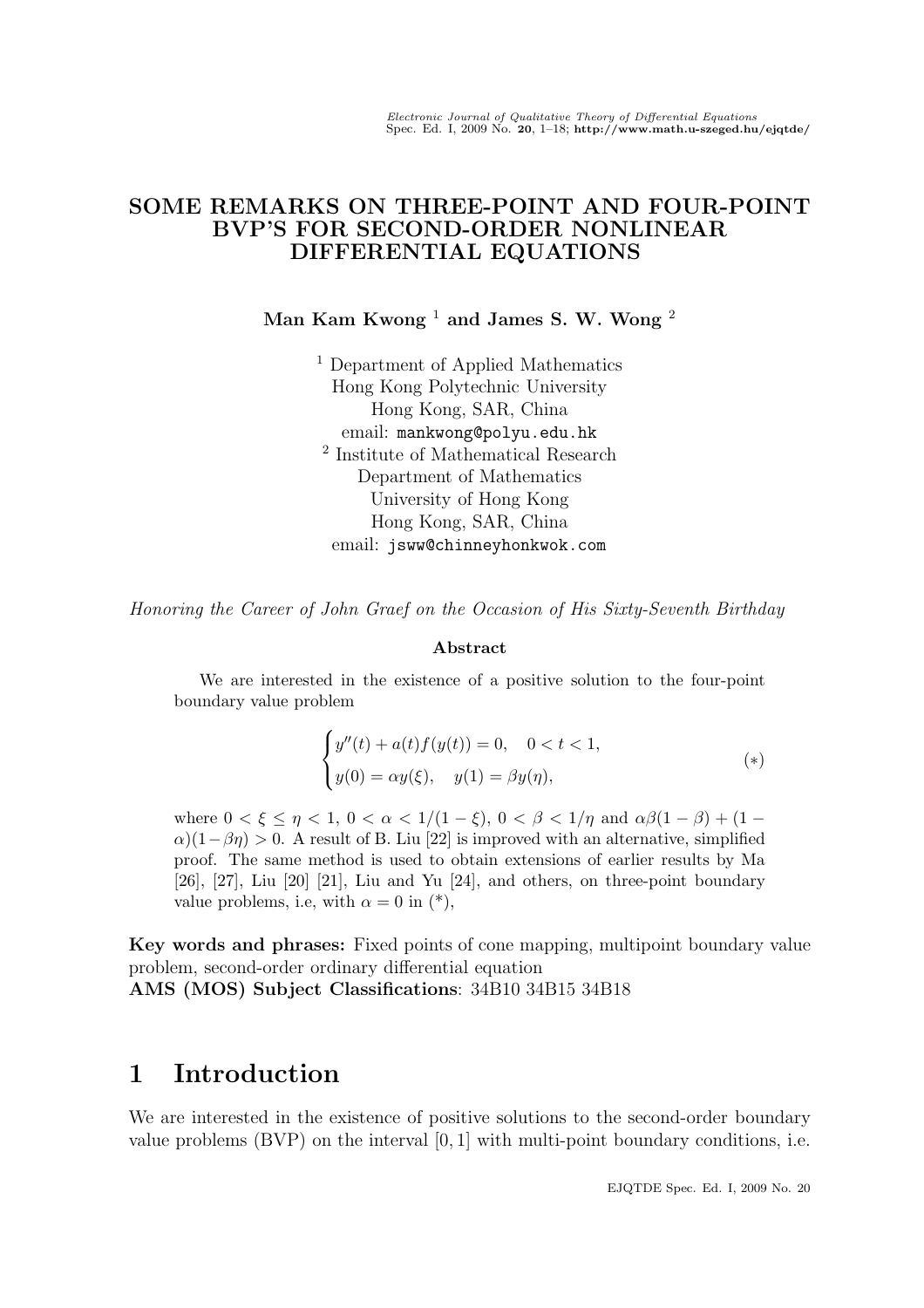boundary conditions at one or both endpoints are specified in relation to some interior points in  $[0, 1]$ .

In [22], Liu proved the existence of a positive solution of the following second-order nonlinear differential equation:

$$
y''(t) + a(t)f(y(t)) = 0, \quad 0 < t < 1,
$$
\n(1.1)

subject to the four-point boundary conditions

$$
y(0) = \alpha y(\xi), \quad y(1) = \beta y(\eta), \tag{1.2}
$$

where  $0 < \xi \leq \eta < 1$ . Here  $f(y)$  is a continuous nonnegative function on  $[0, \infty)$ , i.e.  $f \in C([0,\infty), [0,\infty))$ , and  $a(t)$  is a continuous nonnegative function on  $(0,1)$ . It is also assumed that the following limits exist as extended real numbers:

$$
f_0 = \lim_{u \to 0} \frac{f(u)}{u}, \quad f_{\infty} = \lim_{u \to \infty} \frac{f(u)}{u}.
$$
 (1.3)

The main result of [22] is

Theorem A. (Liu [22]) Suppose that

$$
(H_1) \ 0 < \alpha < \frac{1}{1 - \xi}, \quad 0 < \beta < \frac{1}{\eta},
$$
\n
$$
(H_2) \ \Lambda = \alpha \xi (1 - \beta) + (1 - \alpha)(1 - \beta \eta) > 0,
$$

 $(H_3)$  There exists  $t_0 \in [1/4, 3/4]$  such that  $a(t_0) > 0$ .

Then the BVP  $(1.1)$ ,  $(1.2)$  has at least one positive solution if either

$$
f_0 = 0, \quad f_{\infty} = \infty, \tag{1.4}
$$

or

$$
f_0 = \infty, \quad f_{\infty} = 0. \tag{1.5}
$$

The two inequalities in  $(H_1)$  were shown by Liu to be necessary conditions for the existence of a positive solution to the BVP in question. They are simple consequences of the concavity of the function  $y(t)$ . Condition  $(H_2)$ , on the other hand, has always been presumed in all subsequent known criteria for the existence of positive solutions of four-point problems. It is needed to make the proof work, in particular, in defining the integral operator  $K$  discussed below and in showing that it maps positive functions to positive functions. In Section 3 we will prove that, in fact, the condition is also a necessary condition for the existence of positive solution.

The main purpose of this note is to give an alternative proof which simplifies the laborious calculations given in [22] that totaled 7 pages plus another 4 more pages on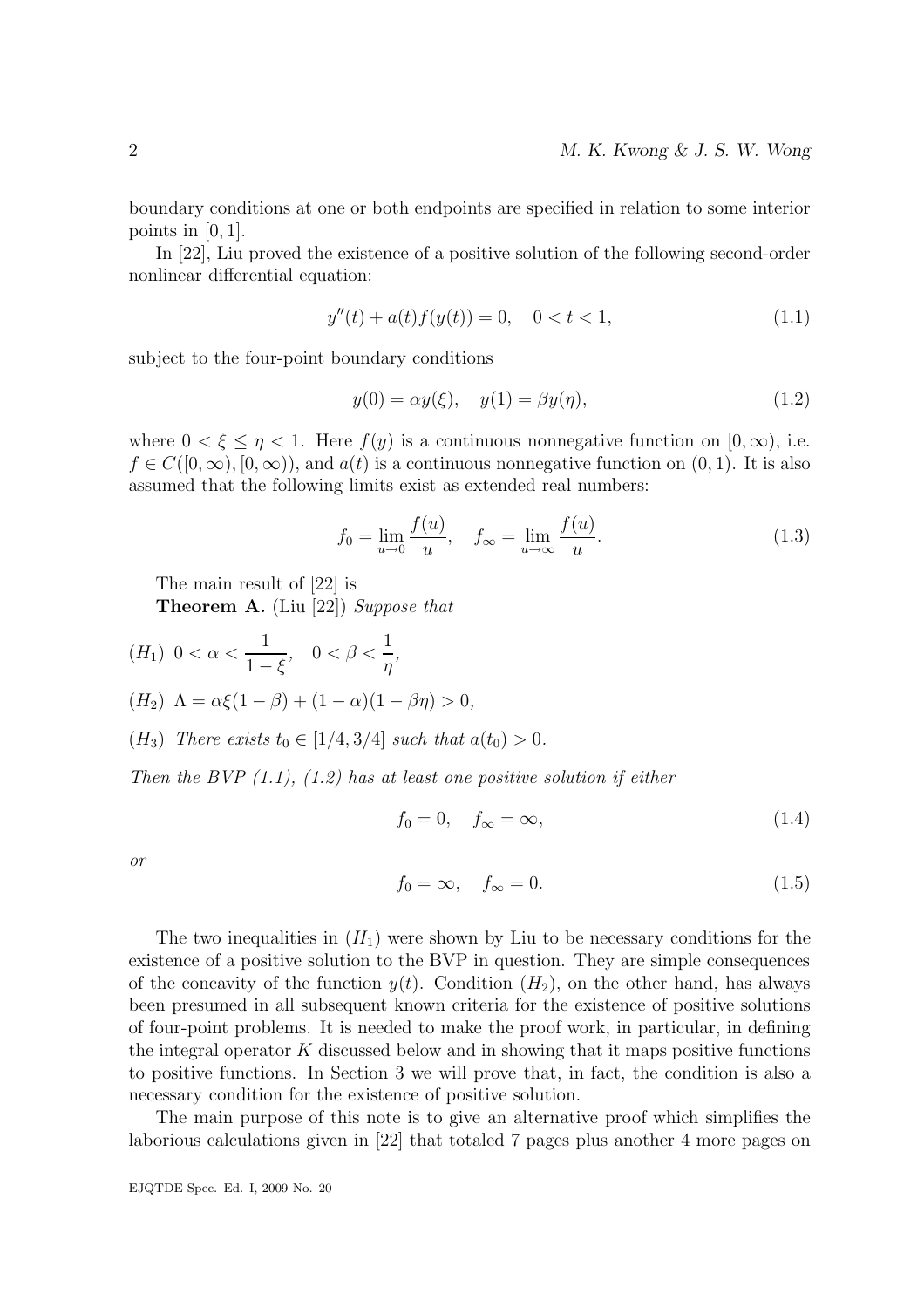preliminary lemmas. Furthermore, our proof will show that the somewhat awkward assumption  $(H_3)$  can be replaced by the more natural condition that  $a(t) \neq 0$ .

Theorem A above was further improved in [22] as follows:

**Theorem B.** (Liu [22]) Assume that  $(H_1)$ ,  $(H_2)$ , and  $(H_3)$  hold. Then the BVP  $(1.1), (1.2)$  has at least one positive solution if either

$$
f_0 < \Lambda_1, \quad f_\infty > \Lambda_2,\tag{1.6}
$$

or

$$
f_0 > \Lambda_2, \quad f_\infty < \Lambda_1,\tag{1.7}
$$

where

$$
\Lambda_1 = \Lambda \left( \left( |1 - \alpha| + \alpha \xi \right) \int_0^1 (1 - s) a(s) \, ds \right)^{-1},\tag{1.8}
$$

$$
\Lambda_2 = 16\Lambda \left( \min[1 - \xi - \beta(\eta - \xi), 4\xi(1 - \eta), 4\xi(1 - \beta\eta), \xi] a_0 \right)^{-1},\tag{1.9}
$$

and

$$
a_0 = \int_{1/4}^{3/4} a(s) \, ds. \tag{1.10}
$$

Our main result is

**Theorem 1** Suppose that  $(H_1)$ ,  $(H_2)$  hold and  $a(t) \neq 0$ . Then the BVP (1.1), (1.2) has at least one positive solution if either

$$
f_0 < \overline{\Lambda}_1, \quad f_\infty > \overline{\Lambda}_2,\tag{1.11}
$$

or

$$
f_0 > \overline{\Lambda}_2, \quad f_\infty < \overline{\Lambda}_1,\tag{1.12}
$$

where

$$
\overline{\Lambda}_1 = \Lambda \left( (1 - \alpha + \alpha \xi) \int_0^1 (1 - s) a(s) \, ds \right)^{-1},\tag{1.13}
$$

$$
\overline{\Lambda}_2 = \Lambda \left( (1 - \alpha + \alpha \xi) \gamma \eta \int_{\eta}^1 (1 - s) a(s) \, ds \right)^{-1},\tag{1.14}
$$

and

$$
\gamma = \min\left(\eta, \beta\eta, \frac{\beta(1-\eta)}{1-\beta\eta}\right) < 1. \tag{1.15}
$$

A corollary of Theorem 1, obtained by choosing  $\alpha = 0, \xi = \eta$ , is the following result of Liu [20] for the three-point BVP:

**Theorem C.** (Liu [20]) Let  $\Delta = 1 - \beta \eta > 0$  and suppose that either

$$
f_0 < \Delta_1, \quad f_\infty > \Delta_2,\tag{1.16}
$$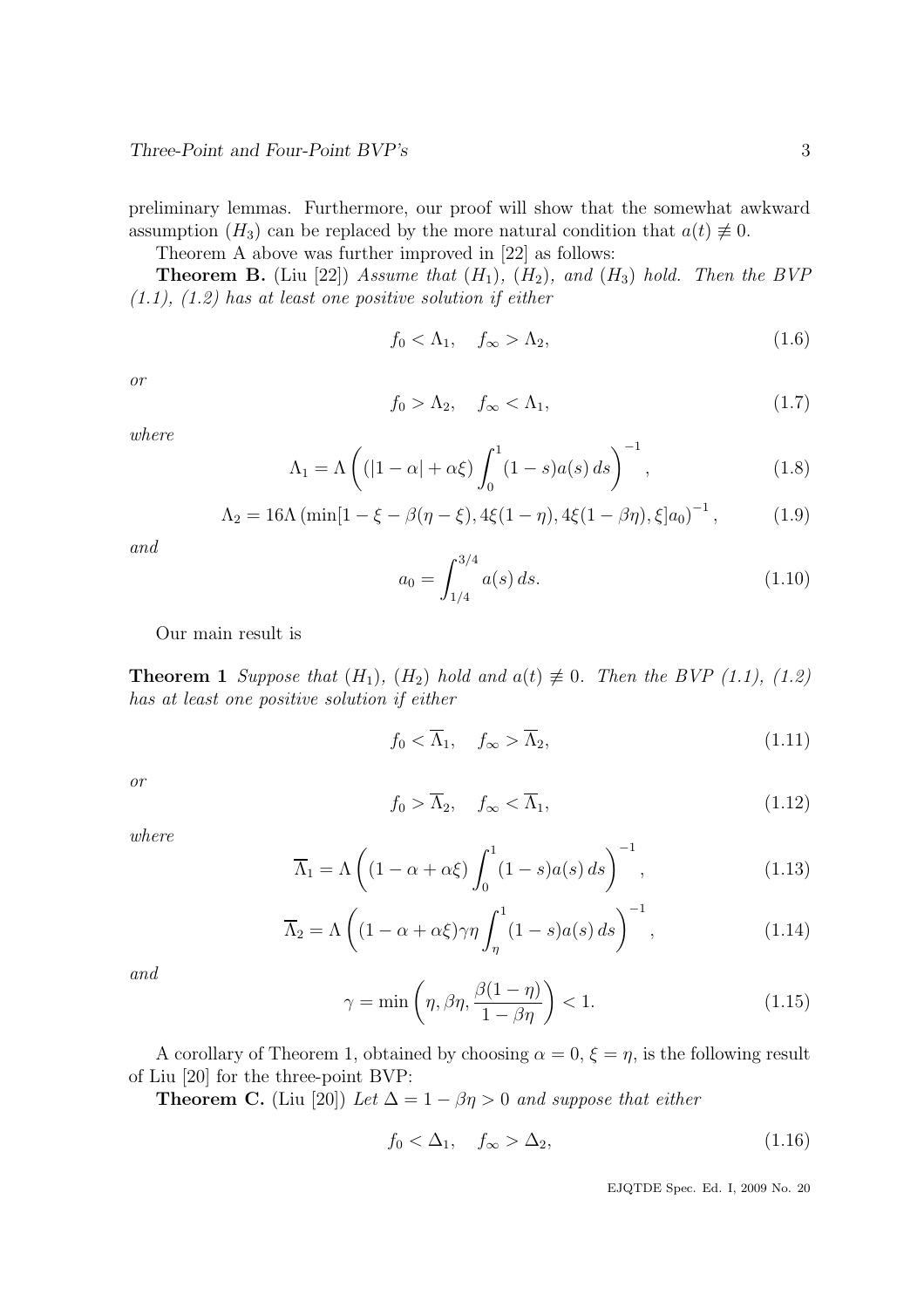or

$$
f_0 > \Delta_1, \quad f_\infty < \Delta_2,\tag{1.17}
$$

where

$$
\Delta_1 = \Delta \left( \int_0^1 (1 - s) a(s) \, ds \right)^{-1},\tag{1.18}
$$

and

$$
\Delta_2 = \Delta \left( \gamma \eta \int_{\eta}^{1} (1 - s) a(s) \, ds \right)^{-1},\tag{1.19}
$$

Then the three-point  $BVP(1.1)$  with boundary condition

$$
y(0) = 0, \quad y(1) = \beta y(\eta) \tag{1.20}
$$

has a positive solution.

The three-point BVP (1.1) (1.20) is the most studied topic in this subject area due to its simplicity and its origin from the study of semi-linear elliptic equations. See, for example, Hai [12], Gupta [8], [9], [10], Gupta and Trofimchuk [11], Ma [26], [27], [28], Marano [31], and Ren and Ge [32].

We next use the method of proof of Theorem 1 to give an extension of Theorem C to nonhomogeneous boundary conditions of the form

$$
y(0) = 0, \quad y(1) = \beta y(\eta) + b, \, b \ge 0. \tag{1.21}
$$

**Theorem 2** Suppose that  $\Delta = 1 - \beta \eta > 0$  and either

$$
f_0 < \frac{1}{2}\Delta_1, \quad f_\infty > \Delta_2,\tag{1.22}
$$

or

$$
f_0 > \Delta_2, \quad f_\infty < \frac{1}{2}\Delta_1,\tag{1.23}
$$

where  $\Delta_1$  and  $\Delta_2$  are given by (1.18) and (1.19). Then the three-point BVP (1.1), (1.21) has a positive solution if  $b \geq 0$  is sufficiently small.

Using the same method of proof of Theorem 2, we can also prove a similar result when the Dirichlet boundary condition at the left endpoint is replaced by the Neumann boundary condition

$$
y'(0) = 0, \quad y(1) = \beta y(\eta) + b, \ b \ge 0.
$$
 (1.24)

**Theorem 3** Suppose that  $0 < \beta < 1$  and either

$$
f_0 < \frac{1}{2}\Delta_3, \quad f_\infty > \Delta_4,\tag{1.25}
$$

or

$$
f_0 > \Delta_4, \quad f_\infty < \frac{1}{2}\Delta_3,\tag{1.26}
$$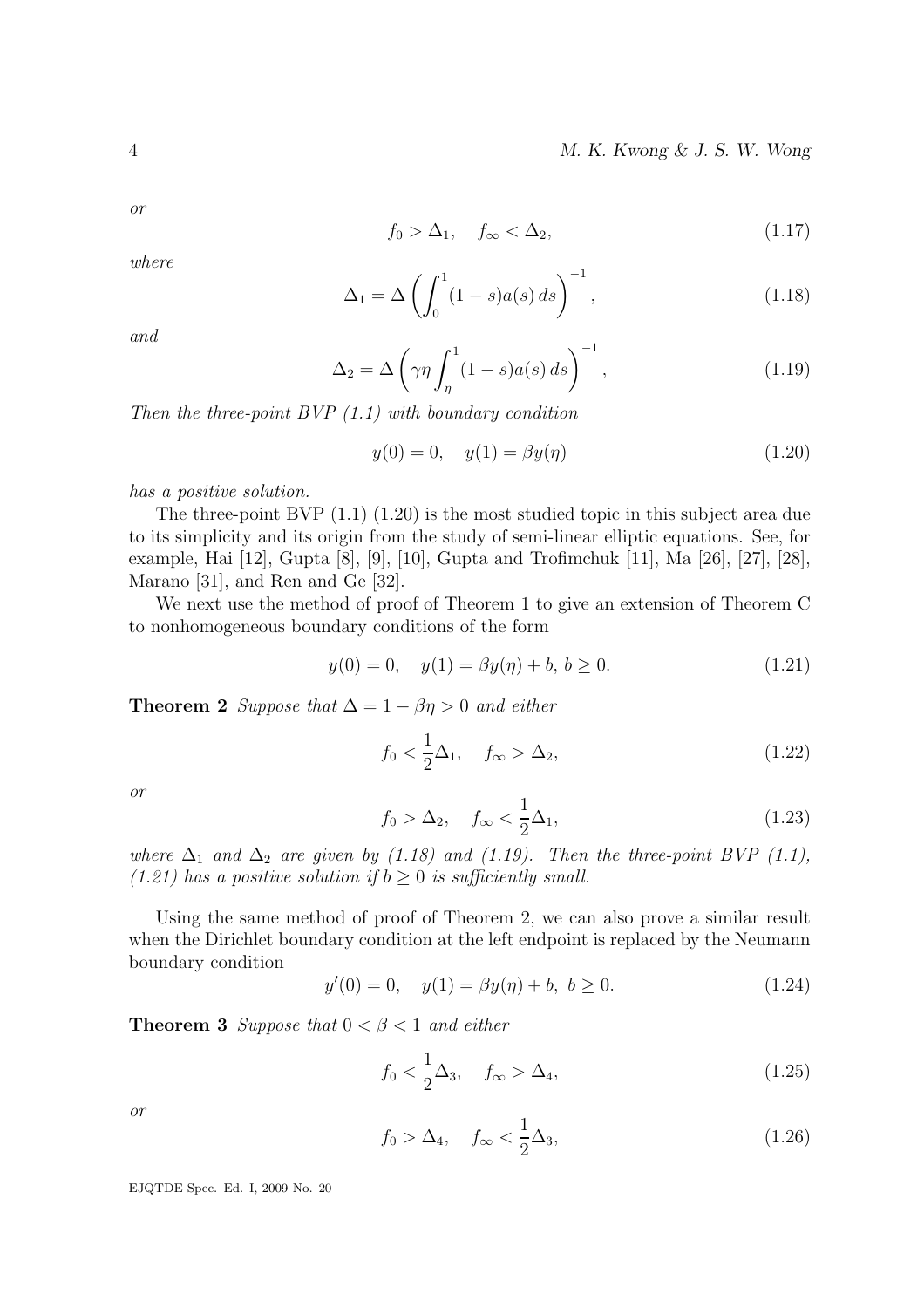where  $\Delta_3$  and  $\Delta_4$  are given by

$$
\Delta_3 = (1 - \beta) \left( \int_0^T 1(1 - s) a(s) ds \right)^{-1}, \tag{1.27}
$$

$$
\Delta_4 = \frac{1-\beta}{\mu} \left( \int_{\eta}^1 (1-s)a(s) \, ds + (1-\eta) \int_0^{\eta} a(s) \, ds \right)^{-1},\tag{1.28}
$$

and

$$
\mu = \frac{\beta(1-\eta)}{1-\beta\eta}.\tag{1.29}
$$

Then the three-point BVP (1.1), (1.24) has a positive solution if  $b \geq 0$  is sufficiently small.

When  $b = 0$ , Theorem 3 reduces to another result of Liu [21], the proof of which is 9 pages of laborious computations.

## 2 Proofs of Theorems

The proof of the theorems in this paper is based upon the well-known fixed point theorem on cones due to Krasnoselskii and Guo [5] which is cited below.

**Theorem D.** (Krasnoselskii and Guo [5]) Let E be a Banach space and  $P \subseteq E$  be a positive cone. Assume that  $\Omega_1$ ,  $\Omega_2$  are open subsets of E with  $0 \in \Omega_1$ ,  $\Omega_1 \subseteq \Omega_2$  and  $A: P \cap (\Omega_2 \setminus \Omega_1) \to P$  is a completely continuous operator such that

- (i)  $||Au|| \le ||u||$ ,  $u \in P \cap \partial \Omega_1$  and  $||Au|| > ||u||, u \in P \cap \partial \Omega_2$ ; or
- (ii)  $||Au|| \ge ||u||$ ,  $u \in P \cap \partial \Omega_1$  and  $||Au|| \le ||u||, u \in P \cap \partial \Omega_2.$

Here  $\partial\Omega_1$  and  $\partial\Omega_2$  denote the boundaries of  $\Omega_1$  and  $\Omega_2$ , respectively. Then A has a fixed point in  $P \cap (\overline{\Omega}_2 \setminus \Omega_1)$ .

Krasnoselskii's fixed point theorem is based on appropriate applications of topological degree theory, a favorite subject in nonlinear functional analysis. We refer the interested reads to Krasnoselskii [16], Guo [5], Guo and Lakshmikantham [6], Kwong [17], Webb [34], and Ge [3].

In addition to the Guo-Krasnoselskii theorem above, we need a technical lemma concerning lower bounds of positive solutions of the BVP (1.1), (1.2). The proof of this lemma is given in Ma [26, Lemma 4]. We give here an alternative and more intuitive geometric proof for the sake of completeness.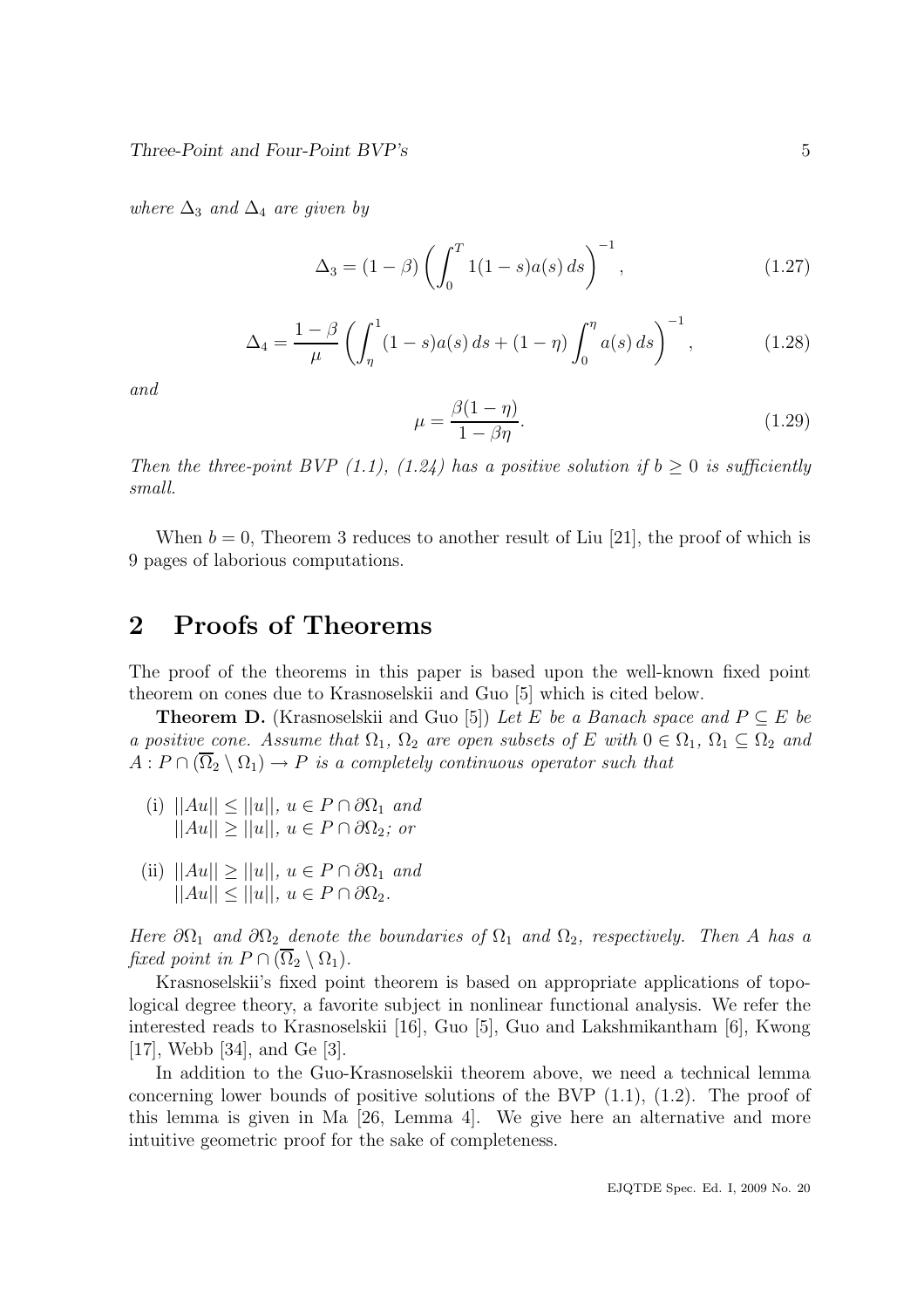**Lemma 1** Let  $y(t) \in C[0,1]$ ,  $y(t) \ge 0$  and  $y''(t) \le 0$  satisfying  $y(1) = \beta y(\eta)$ . Then min  $\{y(t) : \eta \le t \le 1\} \ge \gamma ||y||,$  (2.1)

where  $|| \cdot ||$  denotes the sup-norm of  $C[0, 1]$  and  $\gamma$  is given by (1.15).

**Proof.** Let O be the origin  $(0, 0)$ , and A, B denote the points  $(\eta, y(\eta))$  and  $(1, y(1))$ that lie on the solution curve, respectively; see Figure 1 below. Let the straight line BA, when extended, cut the x-axis at the point  $C$ , and the straight line  $OA$  cuts the line  $x = 1$  at the point D. Due to concavity, the solution curve lies below the the line segments CA and AD.



Figure 1.

It is easy to compute the coordinates of the points  $C = (0,(1 - \beta \eta)y(\eta)/(1 - \eta))$ and  $D = (1, y(\eta)/\eta)$ . Again by concavity, the minimum of  $y(t)$  in [ $\eta$ , 1] is attained either at  $x = \eta$  or at  $x = 1$ . We consider two cases.

Case 1:  $\beta > 1$ . It is easy to see that the third number on the righthand side of (1.15) is greater than 1 and so it is greater than  $\eta$ . The second number  $\beta\eta$  is also greater than  $\eta$ . Hence,  $g = \eta$ . The point B is now higher than A which is in turn higher than C. Thus, min  $\{y(t) : \eta \le t \le 1\} = y(\eta)$  and  $||y||$  is less than the height of D, which is  $y(\eta)/\eta$ , from which (2.1) follows.

Case 2:  $\beta$  < 1. Then min  $\{y(t): \eta \le t \le 1\} = y(1) = \beta y(\eta)$  and  $||y||$  is less than the larger of the heights of  $C$  and  $D$ :

$$
||y|| \le \max\left\{\frac{1}{\eta}, \frac{1-\beta\eta}{1-\eta}\right\} y(\eta). \tag{2.2}
$$

In the definition of  $\gamma$ , since  $\eta > \beta \eta$ , we can throw away the first number on the righthand side of (1.15). Thus,

$$
\gamma = \min\left\{\eta, \frac{(1-\eta)}{1-\beta\eta}\right\}\beta = \frac{\beta}{\max\left\{\frac{1}{\eta}, \frac{1-\beta\eta}{1-\eta}\right\}} \le \frac{\beta y(\eta)}{||y||},\tag{2.3}
$$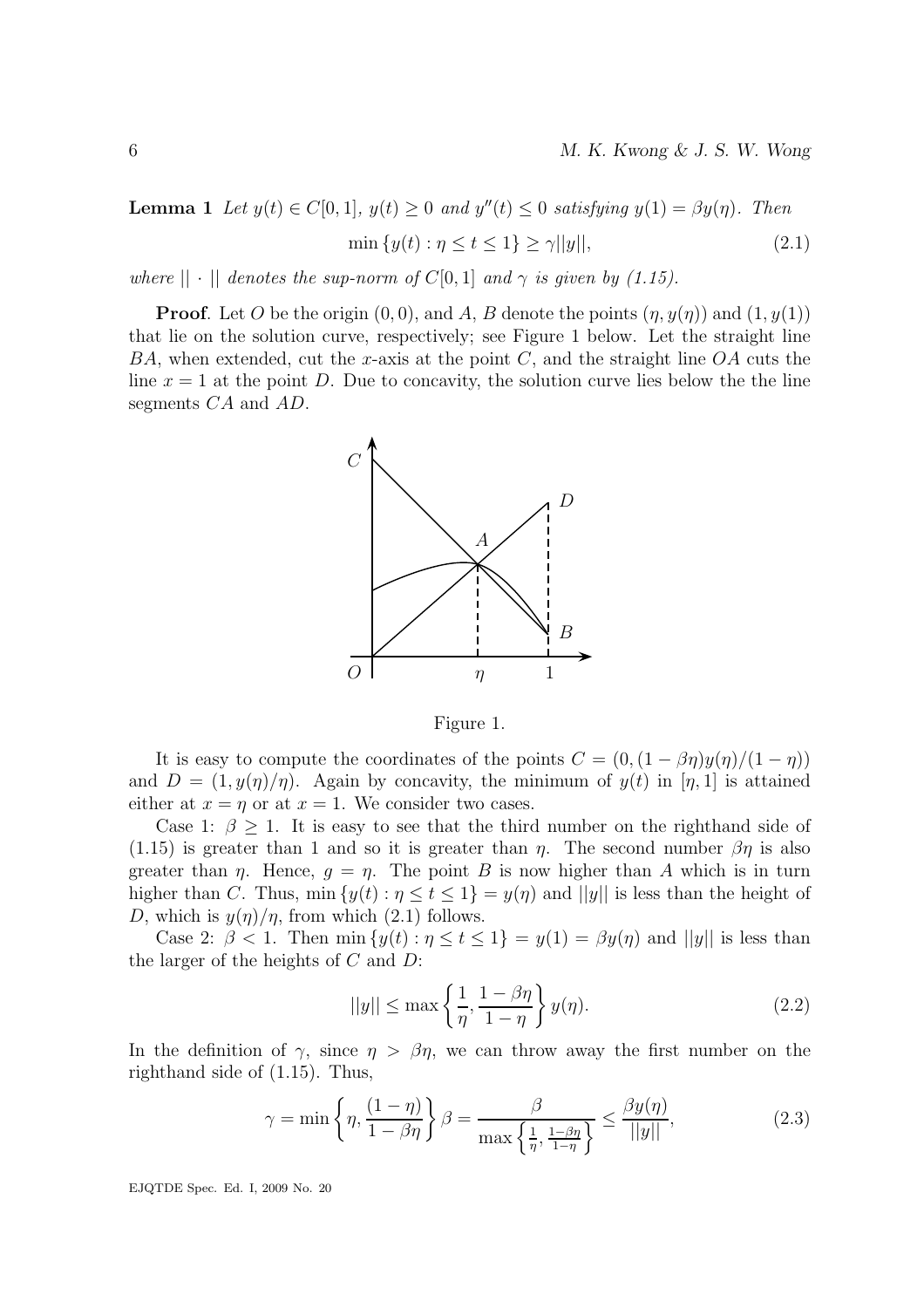#### from which  $(2.1)$  follows.

The proof originated in Ma's paper [26] is based upon an integral operator  $I[y]$ defined for any  $y \in C[0, 1]$  by

$$
I(t) = I[y](t) = \int_0^t (t - s)a(s)f(y(s)) ds.
$$
 (2.4)

Clearly  $I(0) = I'(0) = 0$ , and it satisfies the differential equation  $I''(t) = a(t)f(y(t))$ . So a solution of the operator equation  $y + I[y] = 0$  is the solution of the initial value problem of equation (1.1) satisfying zero initial conditions  $y(0) = y'(0) = 0$ .

Following the approach in Gupta [5] for the three-point BVP's, Liu [21] defined the nonlinear operator  $A$  in terms of  $I$  as

$$
Ay(t) = -I(t) - \frac{\alpha}{\Lambda}l_1(t)I(\xi) - \frac{\beta}{\Lambda}l_2(t)I(\eta) + \frac{1}{\Lambda}l_2(t)I(1),
$$
\n(2.5)

where

$$
l_1(t) = (\beta - 1)t + (1 - \beta \eta) \tag{2.6}
$$

and

$$
l_2(t) = (1 - \alpha)t + \alpha \xi.
$$
\n
$$
(2.7)
$$

Using  $-I(t)$  instead of  $I(t)$  means that now we are dealing with the operator equation  $y = A[y]$ , thus enabling us to adopt the fixed point methodology. Linear functions  $l_1$  and  $l_2$  are used to modify  $I(t)$  so that  $A(t)$  now satisfies the four-point boundary condition (1.2). These functions serve the purpose because they are the fundamental solutions of the homogeneous differential equation  $y'' = 0$ . Adding an arbitrary linear function to  $-I(t)$  amounts to finding the general solution. The specific linear functions used in (2.5) are determined by choosing the appropriate arbitrary constants so that the resulting solution satisfies the desired boundary conditions.

We thus conclude that a fixed point of the operator A furnishes a solution (not necessarily positive) to the four-point BVP  $(1.1)$ ,  $(1.2)$ . The fixed point does produce a positive solution if it lies within the positive cone

$$
P = \{y(t) : y \in C[0, 1], y(t) \ge 0\}
$$
\n
$$
(2.8)
$$

and  $y(t) \neq 0$ . In particular, a fixed point of A resulted from an application of the Guo-Krasnoselskii theorem cited above will yield a positive solution to the BVP.

We now wish to introduce an alternative formulation of the operator A. For a given  $y \in C[0, 1]$ , define the operator  $K : C[0, 1] \to C[0, 1]$  by

$$
K(t) = K[y](t) = \int_0^1 k(t, s)a(s)f(y(s)) ds,
$$
\n(2.9)

where

$$
k(t,s) = \begin{cases} t(1-s), & 0 \le t \le s \le 1, \\ s(1-t), & 0 \le s \le t \le 1, \end{cases}
$$
 (2.10)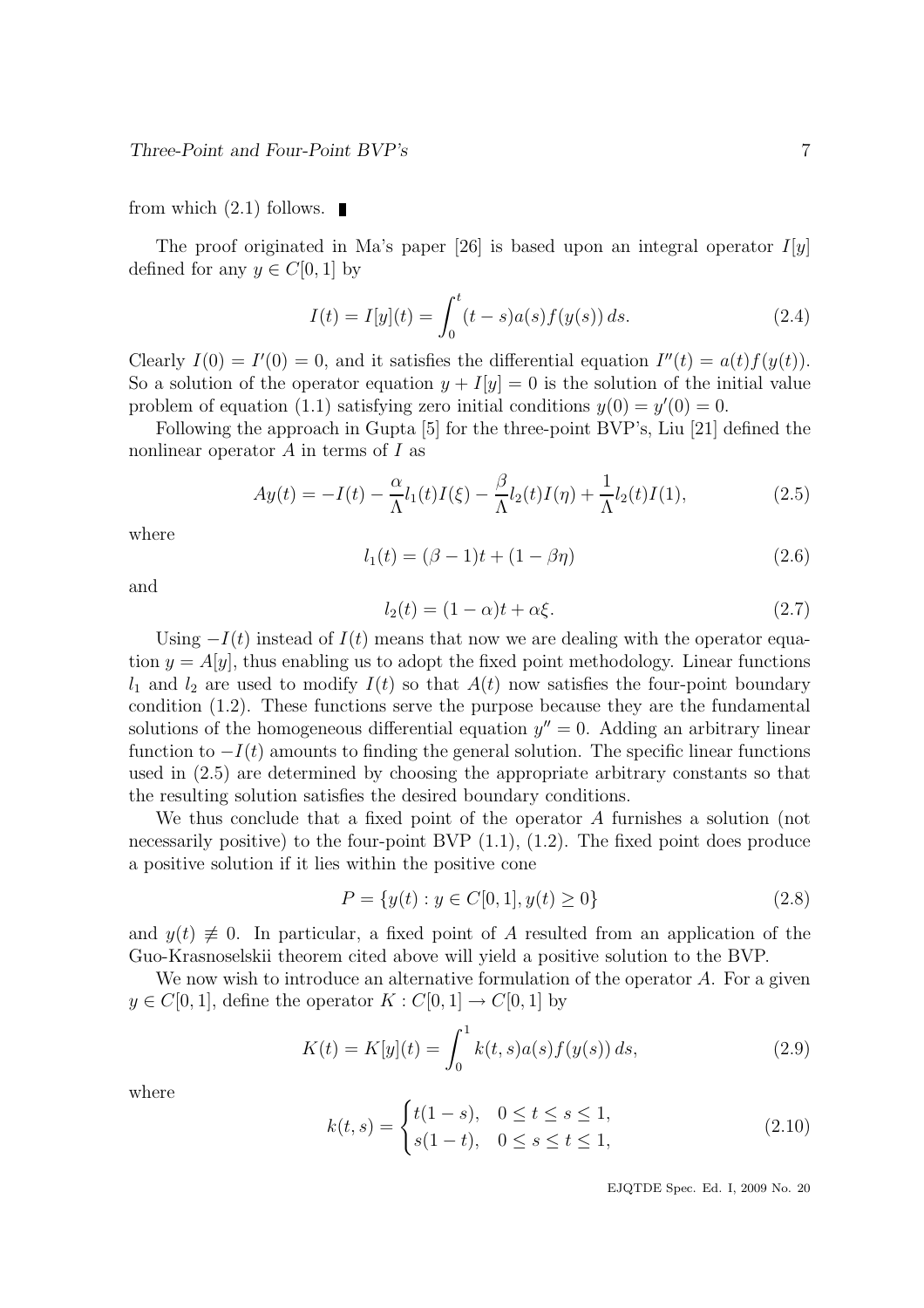is the Green's function of the Dirichlet BVP, namely, (1.1) with the boundary conditions  $y(0) = y(1) = 0$ . Note that

 $K''(t) = -I''(t), \quad K(0) = K(1) = 0, \quad K'(0) = I(1).$  (2.11)

It thus follows from (2.9) that

$$
-I(t) = K(t) - K'(0)t = K(t) - I(1)t.
$$
\n(2.12)

Using  $(2.12)$  in  $(2.5)$ , we find

$$
Ay(t) = K(t) + \frac{\alpha}{\Lambda}l_1(t)K(\xi) + \frac{\beta}{\Lambda}l_2(t)K(\eta). \tag{2.13}
$$

Observe that both  $I(t)$  and K(t) are positive operators in the sense that for any  $y \in$  $C[0, 1], y(t) \geq 0, t \in [0, 1],$  we have  $I(t) \geq 0$  and  $K(t) \geq 0$ . Hence, the same is true for the operator A if we can show that  $l_1(t)$  and  $l_2(t)$  are nonnegative over [0, 1]. This is a well-known fact which is stated in the following lemma for easy reference.

**Lemma 2** For  $t \in [0,1], l_1(t) \geq 0$  and  $l_2(t) \geq 0$ . As a corollary, the operator A maps nonnegative functions to nonnegative functions. Furthermore, the operator is completely continuous.

**Proof.** Let us first prove that  $l_1(t) \geq 0$  for  $t \in [0, 1]$ . We consider two cases. First, when  $\beta \leq 1$ . Then the first term on the righthand side of (2.6) is negative. So  $l_1(t)$ , over [0, 1], attains its minimum at  $t = 1$ , and we have

$$
l_1(t) \ge (\beta - 1) + (1 - \beta \eta) = \beta(1 - \eta) \ge 0.
$$
 (2.14)

Case 2 is when  $\beta > 1$ , then  $l_1(t)$ , over [0, 1] attains its minimum at  $t = 0$ , and we have

$$
l_1(t) \ge (1 - \beta \eta) \ge 0 \tag{2.15}
$$

by the second assumption in  $(H_1)$ . The proof for  $l_2(t) \geq 0$  is similar.

The complete continuity of  $A$  is a well-known fact.

In other words, the operator A maps the cone  $P$  of positive functions into itself. We remark that both definitions of the operator A as defined by  $(2.5)$  and  $(2.13)$  give rise to a solution of the BVP. However, the formulation of  $(2.13)$  using the operator  $K(t)$ has the advantage of showing directly that A is a positive operator. This simplifies the subsequent proofs considerably.

Proof of Theorem 1. Let

$$
\Omega_1 = \{ y \in C[0, 1] : ||y|| < \rho_1 \}
$$
\n
$$
(2.16)
$$

and

$$
\Omega_2 = \{ y \in C[0, 1] : ||y|| < \rho_2 \} \tag{2.17}
$$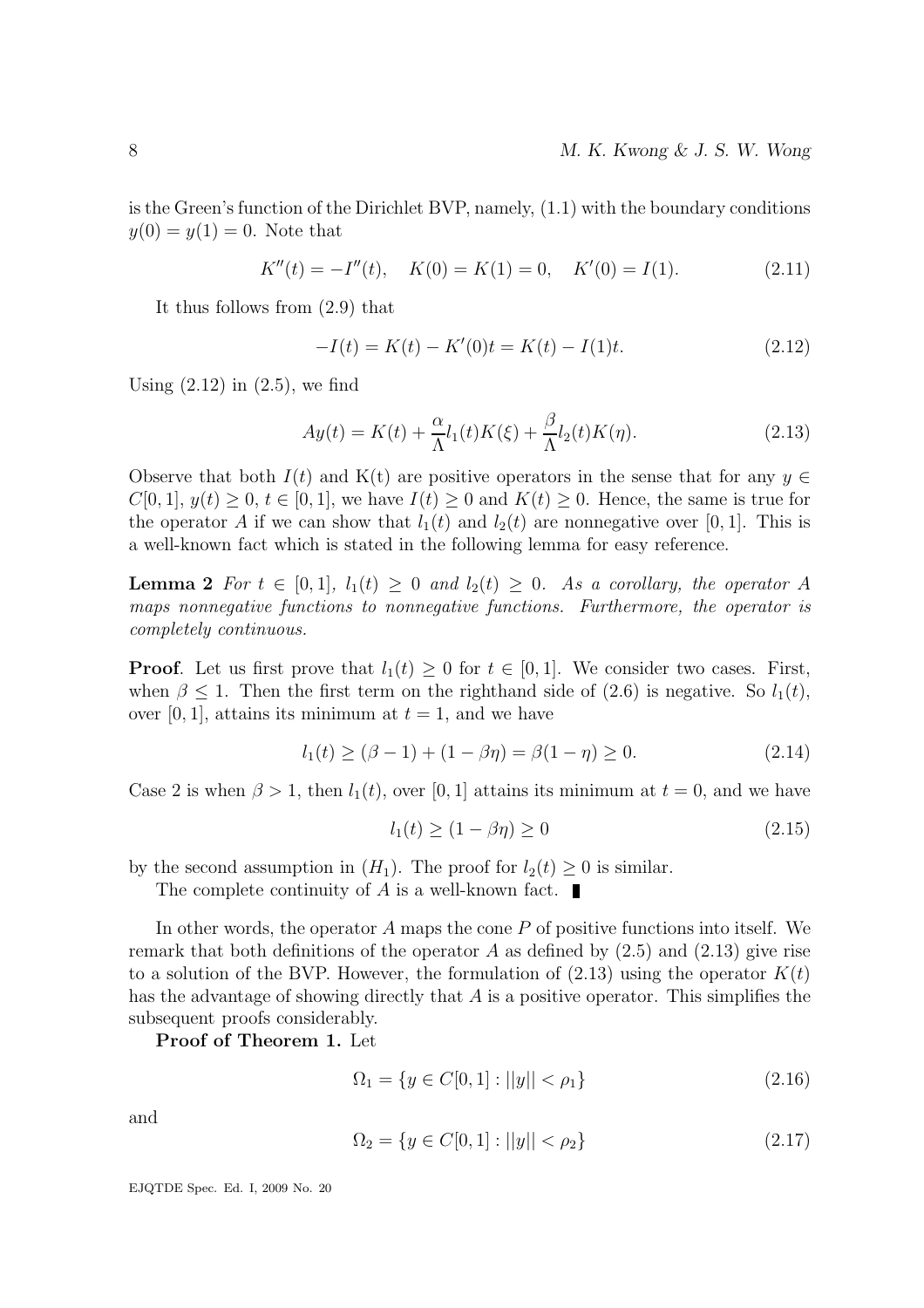with boundaries  $\partial\Omega_1$  and  $\partial\Omega_2$ , respectively. When  $y \in \partial\Omega_i$ ,  $||y|| = \rho_i$ ,  $i = 1, 2$ .

Let  $y \in P \cap \partial \Omega_1 = \{y \in P : ||y|| = \rho_1\}$ . From the definition of A as given by (2.5) and the fact that  $I(t) \geq 0$  in [0, 1], we have

$$
Ay(t) \leq \frac{1}{\Lambda}(1 - \alpha + \alpha \xi)I(1)
$$
  
= 
$$
\frac{1}{\Lambda}(1 - \alpha + \alpha \xi) \int_0^1 (1 - s)a(s)f(y(s)) ds.
$$
 (2.18)

Assumption (1.11) of Theorem 1 now ensures that there exists  $\rho_1 > 0$  sufficiently small so that  $f(y) \le f_0 + \varepsilon \le \overline{\Lambda}_1$  for all  $y, 0 \le y \le \rho_1$  where  $\varepsilon = \overline{\Lambda}_1 - f_0 > 0$ . Using this in  $(2.18)$  and the definition of  $\overline{\Lambda}_1$  by  $(1.13)$ , we obtain for all  $t \in [0, 1]$  that

$$
Ay(t) \leq \frac{1}{\Lambda}(1 - \alpha + \alpha \xi) \overline{\Lambda}_1 \rho_1 \int_0^1 (1 - s) a(s) ds
$$
  
 
$$
\leq ||y||. \tag{2.19}
$$

Hence,  $||Ay|| \le ||y||$  for all  $y \in P \cap \partial \Omega_1$ .

Now let  $y \in P \cap \partial \Omega_2 = \{y \in P : ||y|| = \rho_2\}$ . Again by the assumption that  $f_{\infty} > \overline{\Lambda}_2$ , there exists  $\rho_2 > \rho_1 > 0$  such that  $f(y) \ge (f_{\infty} - \varepsilon)y \ge \overline{\Lambda}_2 y$  for all  $y \in P \cap \partial \Omega_2$  where  $\delta = f_{\infty} - \overline{\Lambda}_{2} > 0$ . Now use (2.13) for  $Ay(t)$  (instead of (2.5)) given in terms of the operator K and set  $t = \eta$ , we find, by (2.1), that

$$
Ay(\eta) = \frac{1 - \alpha + \alpha\xi}{\Lambda} K(\eta) + \frac{\alpha(1 - \eta)}{\Lambda} K(\xi)
$$
  
\n
$$
\geq \frac{1 - \alpha + \alpha\xi}{\Lambda} \eta \int_{\eta}^{1} (1 - s)a(s) f(y(s)) ds
$$
  
\n
$$
\geq \frac{1 - \alpha + \alpha\xi}{\Lambda} \eta \gamma \overline{\Lambda}_{2} ||y|| \int_{\eta}^{1} (1 - s)a(s) ds
$$
  
\n
$$
= ||y||. \tag{2.20}
$$

So  $||Ay|| \ge ||y||$  for all  $y \in P \cap \partial \Omega_2$ . Hence A has a fixed point in  $P \cap (\Omega_2 \setminus \Omega_1)$ , establishing the existence of a positive solution of the four-point BVP (1.1), (1.2).

The proof of the second part of Theorem 1 is similar and uses the second part of the Guo-Krasnoselskii theorem.

**Proof of Theorem 2.** In case of the three-point BVP  $(1.1)$ ,  $(1.21)$ , the operator A defined by  $(2.5)$  with  $\alpha = 0$  becomes

$$
Ay(t) = -I(t) + \frac{t}{1 - \beta \eta} (I(1) - \beta I(\eta) + b).
$$
 (2.21)

Since  $I(t) \geq 0$  for all  $t \in [0, 1]$ , we obtain from  $(2.21)$ 

$$
Ay(t) \le \frac{1}{\Delta} (I(1) + b).
$$
 (2.22)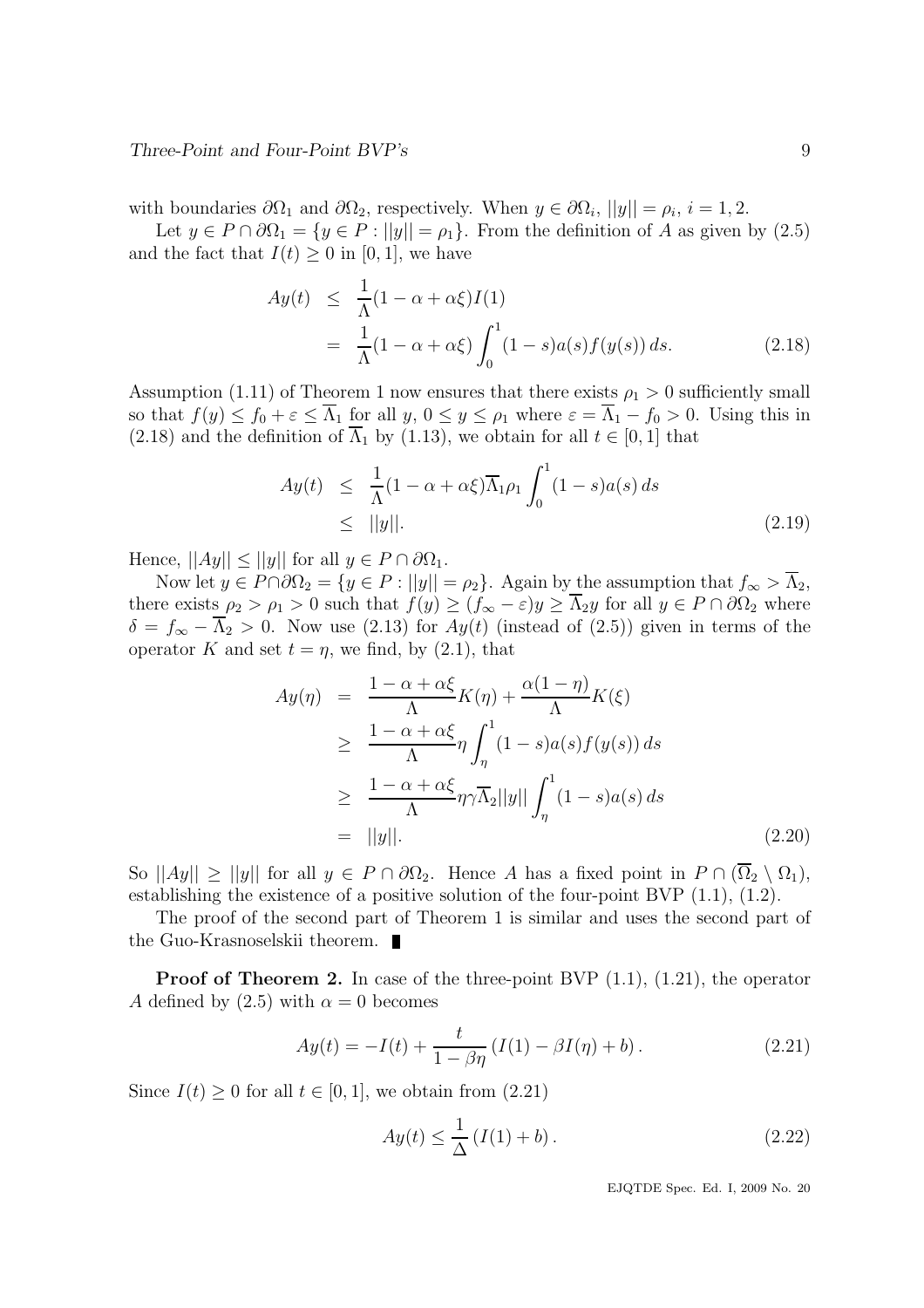Assumption (1.23) implies that there exists  $\rho_3 > 0$  such that  $f(y) \le f_0 + \varepsilon \le \frac{1}{2}\Delta_1$  for all  $y \in \Omega_3 = \{y \in P : ||y|| = \rho_3\}$  where  $\varepsilon = \frac{1}{2}\Delta_1 - f_0$ . From (2.22), we note that

$$
Ay(t) \leq \frac{1}{\Delta} \left( \frac{1}{2} \Delta_1 \rho_3 \int_0^1 (1 - s) a(s) ds + b \right)
$$
  
= 
$$
\frac{1}{2} \rho_3 + \frac{b}{\Delta}
$$
  
\$\leq \rho\_3\$, \qquad (2.23)

if b is small, i.e.  $0 \le b \le \Delta \rho_3/2$ . Since (2.23) holds for all  $t \in [0,1]$ , we obtain  $||Ay|| \le ||y||.$ 

When  $f_{\infty} > \Delta_2$ , there exists  $\rho_4 > \rho_3 > 0$  such that  $f(y) \ge (f_{\infty} - \varepsilon)y = \Delta_2 y$ , where  $\varepsilon = f_{\infty} - \Delta_2$  for all  $y \in \Omega_4 = \{y \in P : ||y|| = \rho_4\}.$  We rewrite the operator A given by  $(2.21)$  in terms of the operator  $K(t)$  as

$$
Ay(t) = K(t) + \frac{\beta t}{1 - \beta \eta} \left( K(\eta) + \frac{b}{\beta} \right). \tag{2.24}
$$

Setting  $t = \eta$  in (2.24) and noting that  $b \ge 0$ , we obtain, from (2.1) and Lemma 1,

$$
Ay(\eta) \geq \frac{1}{\Delta}K(\eta)
$$
  
\n
$$
\geq \frac{1}{\Delta} \left( \eta \int_{\eta}^{1} (1 - s) a(s) f(y(s)) ds \right)
$$
  
\n
$$
\geq \frac{1}{\Delta} \left( \Delta_2 \eta \gamma \int_{\eta}^{1} (1 - s) a(s) ds \right) ||y||. \tag{2.25}
$$

By the definition of  $\Delta_2$ , we conclude from the above that  $||Ay|| \ge ||y||$  for all  $y \in$  $P \cap \partial \Omega_4 = \{y \in P : ||y|| = \rho_4\}.$  Now apply the Guo-Krasnoselskii theorem, we conclude that the operator A has a fixed point in  $P \cap (\overline{\Omega}_4 \setminus \Omega_3)$  which is the desired positive solution of BVP (1.1), (1.21).

The proof of the second part of Theorem 2 is similar in this so-called sublinear case. We apply the compression part of the Guo-Krasnoselskii theorem as in the case of the second part of Theorem 1.

We now turn to the BVP  $(1.1)$ ,  $(1.24)$ , a result proved by Ma [27] using different methods.

**Proof of Theorem 3.** We introduce the operator B defined by

$$
By(t) = -I(t) + \frac{1}{1 - \beta} (I(1) - I(\eta)\beta + b).
$$
 (2.26)

Also like the operator A given in terms of  $I(t)$  or  $K(t)$ , the operator B is completely continuous. It is easy to verify that a fixed point of B is a solution of  $(1.1)$ ,  $(1.24)$ .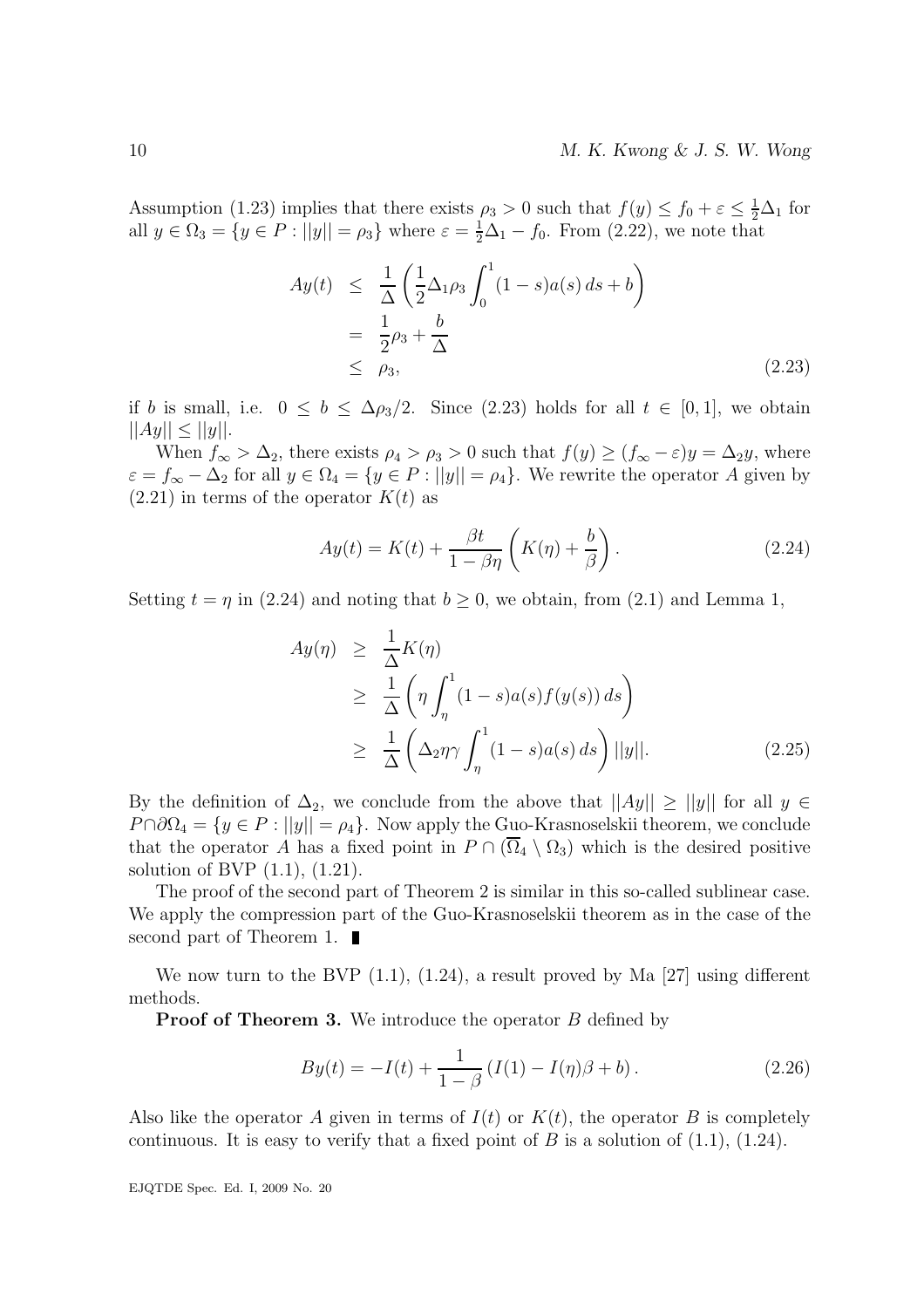Three-Point and Four-Point BVP's 11

Note that  $By(t)$ ' =  $-I'(t) \leq 0$ . Since  $By(t)$  is monotone decreasing in [0, 1], we have  $By(0) > B(y(t) > By(1)$ . Setting  $t = 1$  in (2.26), we have

$$
By(t) \ge B(1) = \frac{\beta}{1-\beta} \left( I(1) - I(\eta) + \frac{b}{\beta} \right),\tag{2.27}
$$

because  $I(t)$  is nondecreasing and  $b \geq 0$ . From (2.27), we conclude that  $B : P \to P$ .

Let  $y(t)$  be a solution of  $By = y$  in P. Since  $y''(t) = -I(t) \leq 0$ ,  $y'(t)$  is monotone decreasing. So  $y'(t) \leq y'(0) = 0$  and  $y(t)$  is also monotone decreasing. If  $y(1) < 0$ , then  $0 < \beta < 1$ , implying  $y(1) = \beta y(\eta) > y(\eta)$  which contradicts the fact that  $y(t)$  is decreasing in [0, 1]. Thus,

$$
y(0) = ||y|| = \max \{ y(t) : 0 \le t \le 1 \} > \min \{ y(t) : 0 \le t \le 1 \} = y(1) \ge 0. \tag{2.28}
$$

We now show that by the concavity of  $y(t)$ , in fact,  $y(1) > 0$ . For  $0 < \eta < 1$ , we have

$$
\frac{y(1)}{\beta} = y(\eta) \ge (1 - \eta)y(0) + \eta y(1),\tag{2.29}
$$

which reduces to

$$
y(1)(1 - \beta \eta) \ge \beta(1 - \eta) ||y|| \tag{2.30}
$$

or

$$
\min \{ y(t) : 0 \le t \le 1 \} \ge \mu ||y||,\tag{2.31}
$$

where  $\mu = \beta(1 - \eta)/(1 - \beta\eta)$  as given in (1.29).

Suppose that  $f_0 > \Delta_3$ . Then there exists  $\rho_5 > 0$  such that  $f(y) \ge (f_0 - \varepsilon)y = \Delta_3 y$ where  $\varepsilon = \Delta_3 - f_0 > 0$  for all  $y \in \Omega_5 = \{y \in P : ||y|| \le \rho_5\}$ . Evaluate  $B(\eta)$  by (2.26) and apply (2.31), and we find that

$$
B(\eta) \geq \frac{1}{1-\beta}(I(1) - I(\eta) + b)
$$
  
\n
$$
\geq \frac{1}{1-\beta}(I(1) - I(\eta))
$$
  
\n
$$
\geq \frac{1}{1-\beta}\Delta_3\mu||y||\left\{\int_{\eta}^1 (1-s)a(s) ds + (1-\eta) \int_0^{\eta} a(s) ds\right\}.
$$
 (2.32)

Using the definition of  $\Delta_3$  in (1.27) and by (2.32), we conclude that  $||By|| \ge ||y||$  for all  $y \in P \cap \partial \Omega_5$ .

Next we consider  $f_{\infty} < \Delta_4/2$ . There exists  $\rho_6$ ,  $0 < \rho_5 < \rho_6$  such that  $f(y) \le$  $(f_{\infty} + \varepsilon)y = \Delta_4 y/2$  where  $\varepsilon = \Delta_4/2 - f_{\infty}$  for all  $y \in \Omega_6 = \{y \in P : ||y|| \ge \rho_6\}$ . We now estimate  $By(t)$  using (2.26) for  $y \in P \cap \partial \Omega_6$ .

$$
B(y) \leq \frac{1}{1-\beta}I(1) + \frac{b}{1-\beta}
$$
  
 
$$
\leq \frac{1}{1-\beta} \left(\frac{1}{2}\Delta_4||y|| \int_0^1 (1-s)a(s) ds + b\right).
$$
 (2.33)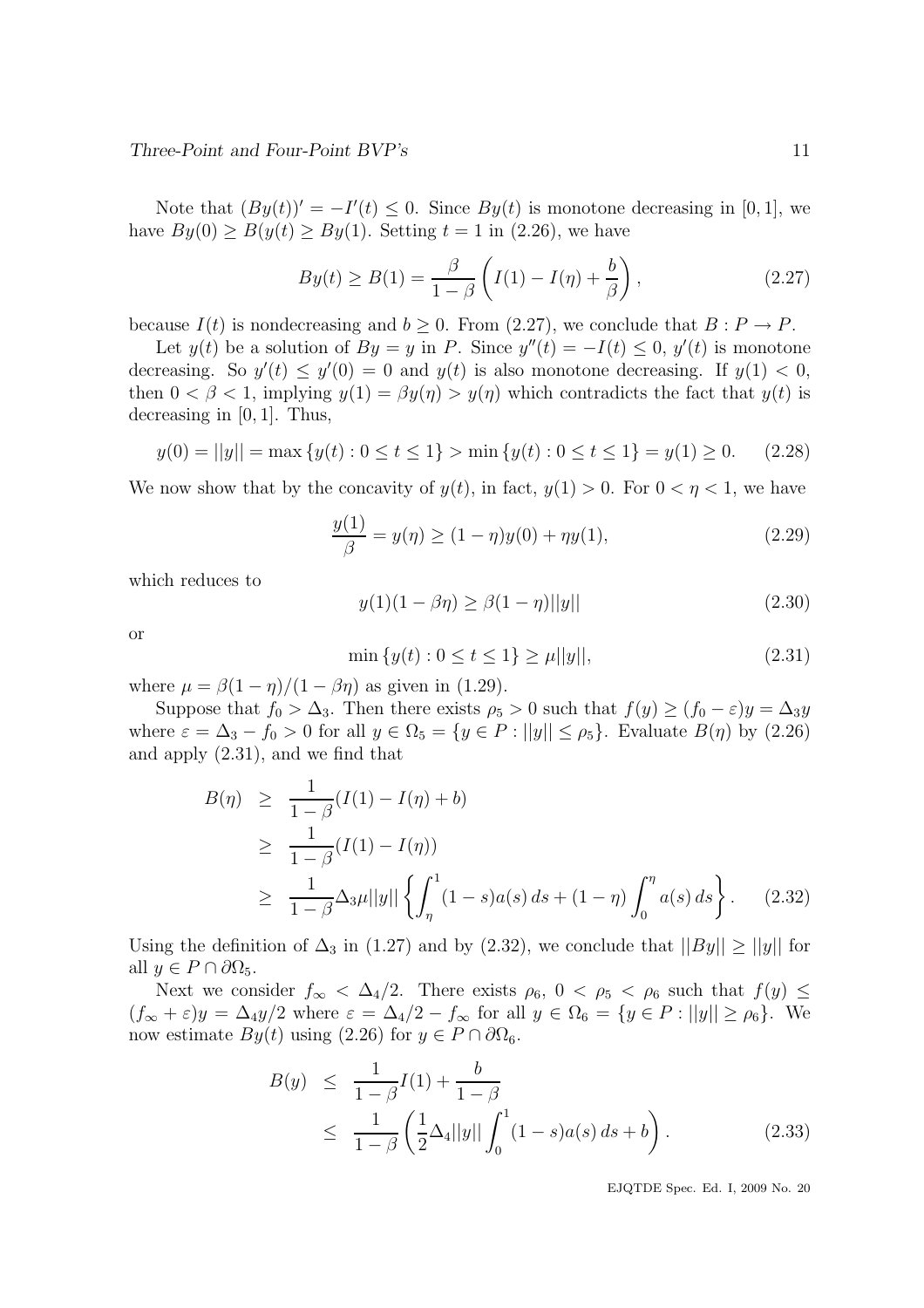12 M. K. Kwong & J. S. W. Wong

By the definition of  $\Delta_4$ , we have from (2.33)

$$
By(t) \le \frac{\rho_6}{2} + \frac{b}{1 - \beta} \le \rho_6 \tag{2.34}
$$

if  $0 \leq 2b \leq (1-\beta)\rho_6$ . Hence, for  $y \in P \cap \partial\Omega_6$ ,  $(2.34)$  shows that  $||By|| \leq ||y||$ .

An application of the Guo-Krasnoselskii theorem to the operator B now gives a fixed point  $y \in P \cap (\overline{\Omega}_6 \setminus \Omega_5)$ . Since  $y \notin \Omega_6$ , by  $(2.31)$ , we obtain a positive solution to the BVP  $(1.1)$   $(1.24)$ .

### 3 The Necessity of Condition  $(H_2)$

In this section, we show that condition  $(H_2)$  holds for any concave nonlinear function. We assume that  $\xi$  and  $\eta$  are any two numbers in the open interval  $(0, 1)$ , without requiring that  $\xi < \eta$ .

**Lemma 3** Let  $y(t)$  be any concave nonlinear function defined on [0, 1] such that the four-point (1.2) is satisfied, with  $\xi, \eta \in (0,1)$ . Then  $(H_2)$  holds.



Figure 2.

**Proof.** It may not seem obvious, but it is not difficult to show that condition  $(H_2)$ is invariant under a reflection of [0, 1], in the sense that if  $(H_2)$  holds for  $y(t)$ , then it holds for  $\bar{y}(t) = y(1-t)$ , with the new  $\bar{\xi}$  and  $\bar{\eta}$  defined by  $1-\xi$  and  $1-\eta$ , respectively, and the new  $\bar{\alpha} = \beta$ ,  $\bar{\beta} = \alpha$ .

Concavity implies that if one of  $\alpha$  and  $\beta$  is larger than or equal to 1, the other must be strictly less than 1. Using a reflection if necessary, we may assume without loss of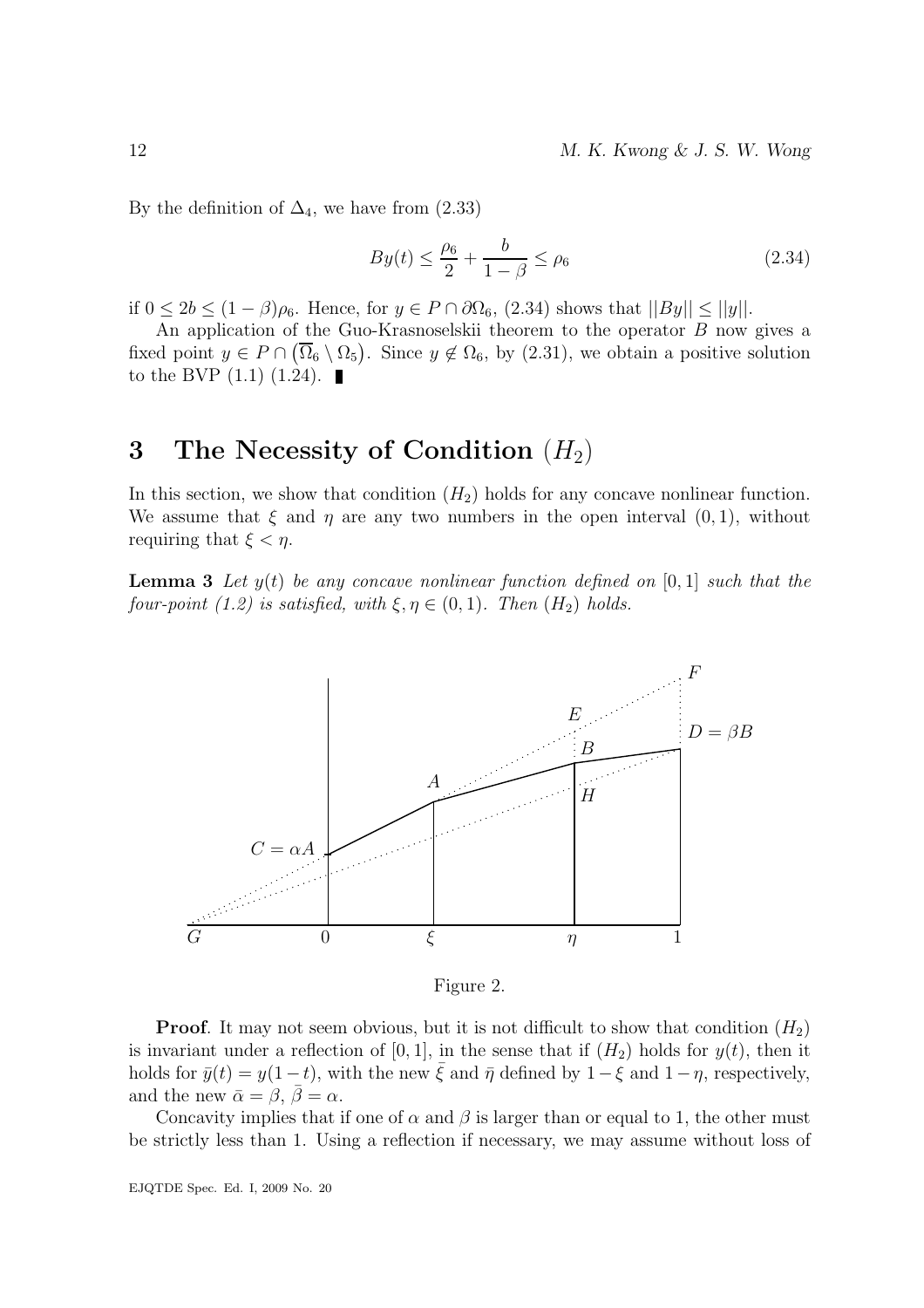generality that  $\alpha < 1$ . In Figure 2, this means that the line joining the points A and  $C$  will cut the x-axis to the left of the origin  $O$ .

Let us first consider the case  $\xi < \eta$  as in Figure 2. Extend the line joining  $C = \alpha A$ and A, to cut the x-axis at G and the vertical lines  $x = \xi$  and  $x = 1$  at E and F, respectively. Using the two known points  $(0, \alpha A)$  and  $(\xi, A)$  on the line, we can find the equation of the straight line as

$$
y = \frac{(\alpha \xi + (1 - \alpha)x)A}{\xi}.
$$
\n(3.1)

Putting  $x = \eta$  and  $x = 1$  into this equation, respectively, we see that

$$
E = \frac{(\alpha \xi + (1 - \alpha)\eta)A}{\xi},\tag{3.2}
$$

and

$$
F = \frac{(\alpha \xi + (1 - \alpha))A}{\xi}.
$$
\n(3.3)

Draw the line GD, cutting the line  $\eta B$  at H. Due to concavity of the piecewise linear curve CABD, we see that B lies above  $H$ . Hence,

$$
\frac{1D}{\eta B} \le \frac{1D}{\eta H} = \frac{1G}{\eta G} = \frac{1F}{\eta E},\tag{3.4}
$$

where 1D represents the length of the line  $1 \rightarrow D$ , etc. The last two equalities are due to the similarity of the two pairs of triangles  $G1D$ ,  $GnH$ , and  $G1F$ ,  $GnE$ .

Hence,

$$
\beta \le \frac{F}{E} = \frac{\alpha \xi + 1 - \alpha}{\alpha \xi + (1 - \alpha)\eta}.
$$
\n(3.5)

After simplification, this is equivalent to  $\Lambda \geq 0$ .



Figure 3.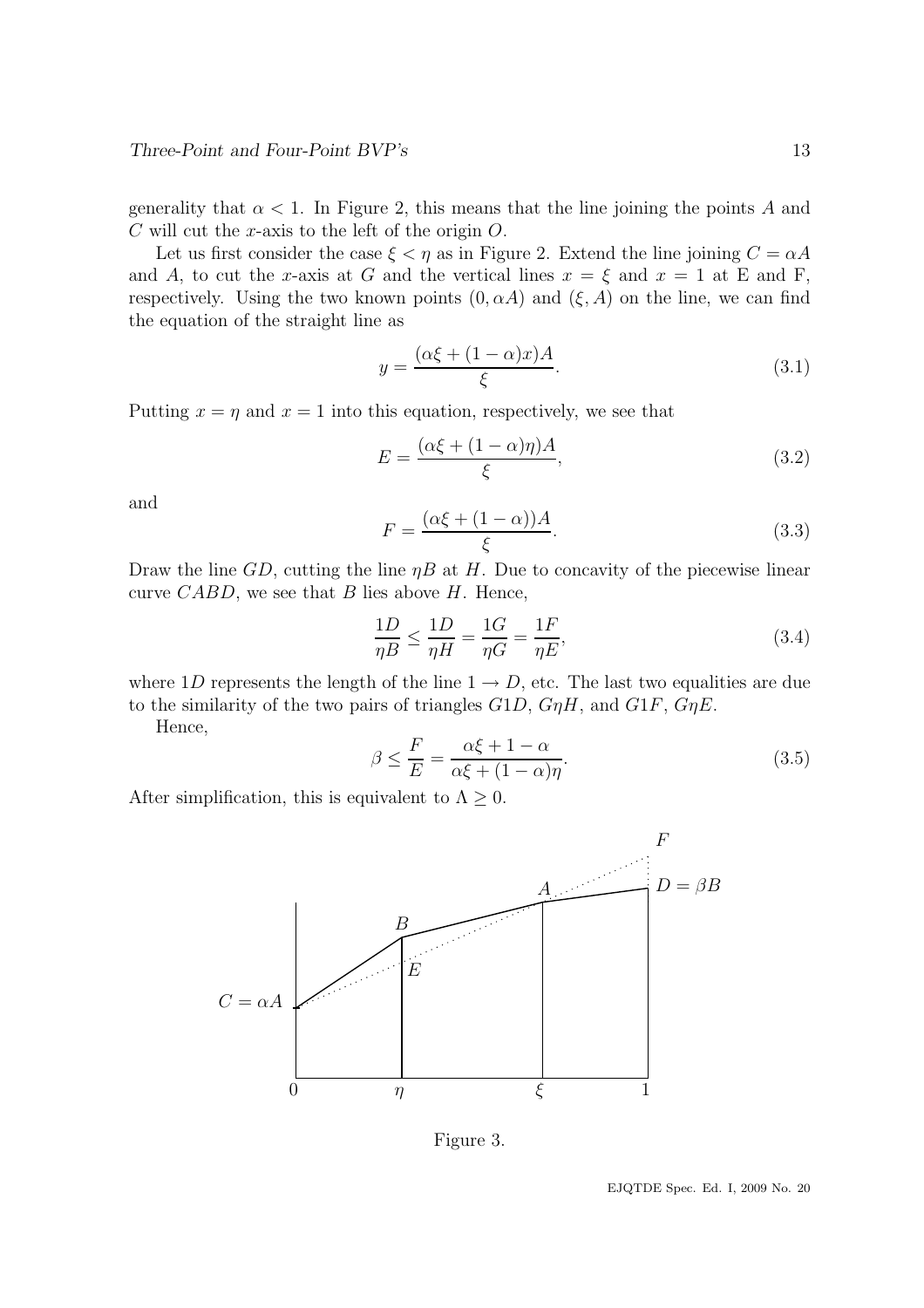The case  $\xi > \eta$  (shown in Figure 3) is actually even simpler. Equations (3.2) and (3.3) still hold. It is obvious that inequality  $1D/\eta B \leq 1F/\eta E$  (compare (3.4)) holds, by simply noticing  $\eta E \leq \eta B$  and  $1F \geq 1D$ . Hence, (3.5) holds and so does the inequality  $\Lambda \geq 0$ .

### 4 Examples and Remarks

In this last section, we discuss two examples studied by Liu [21], [22] and make a few remarks relating our results to those in existing literature.

Example 1. (Liu [21]) Consider the four-point boundary value problem:

$$
y'' + (1 - t)^2 a y e^{2y} (b + e^y + e^{2y}) = 0, \quad 0 < t < 1,
$$
\n(4.1)

$$
y(0) = y\left(\frac{1}{4}\right), \quad y(1) = \frac{1}{2}y\left(\frac{1}{2}\right),
$$
 (4.2)

where a and b are positive numbers. Here  $a(t) = (1-t)^2$ ,  $\alpha = 1$ ,  $\xi = 1/4$ ,  $\beta = \eta = 1/2$ and  $f(u) = aue^{2u} (b + e^u + e^{2u})^{-1}$  We find  $\Lambda = 1/8$ ,  $\Lambda_1 = \overline{\Lambda}_1 = 2$  and

$$
\overline{\Lambda}_2 = 48 < \Lambda_2 = 192. \tag{4.3}
$$

(Note that in [21], a different value is given for  $\Lambda_2$ ) Also, we have  $f_0 = a(2 + b)^{-1}$ ,  $f_{\infty} = a$ . So for  $a = 49$ ,  $b > 23$ , we have  $f_0 < \overline{\Lambda}_1 = \Lambda_1 = 2$  and  $f_{\infty} > \overline{\Lambda}_2$ . By Theorem 1, we conclude that the BVP (4.1) (4.2) has a positive solution whereas for this same example, the results in [21] require  $a > 192$  and  $b > 190$ . (The values as stated in [21], namely,  $a = 64$  and  $b > 30$ , have been corrected.)

Example 2. Consider the three-point problem

$$
y'' + 3ty\left(\frac{1}{2} + \frac{c}{1+y}\right) = 0, \quad 0 < t < 1,\tag{4.4}
$$

$$
y'(0) = 0, \quad y(1) = \frac{1}{4}y(\frac{1}{3}),
$$
 (4.5)

where c is a positive constant. A similar example was given by Liu [22]. Here  $a(t) = 3t$ ,  $\beta = 1/4$ ,  $\eta = 1/3$  and  $\mu = 2/11$ . Using (1.27) and (1.28), we find  $\Delta_3 = 3/2$  and  $\Delta_4 = 297/104$ . Here  $f_0 = 1 + c$ ,  $f_{\infty} = 1/2$ . So  $f_{\infty} < \Delta_3/2$  and  $f_0 > \Delta_4$  if  $c > 2$ . By Theorem 3, we conclude that the above boundary value problem has a positive solution.  $\blacksquare$ 

We now give a few remarks relating our results to the existing literature.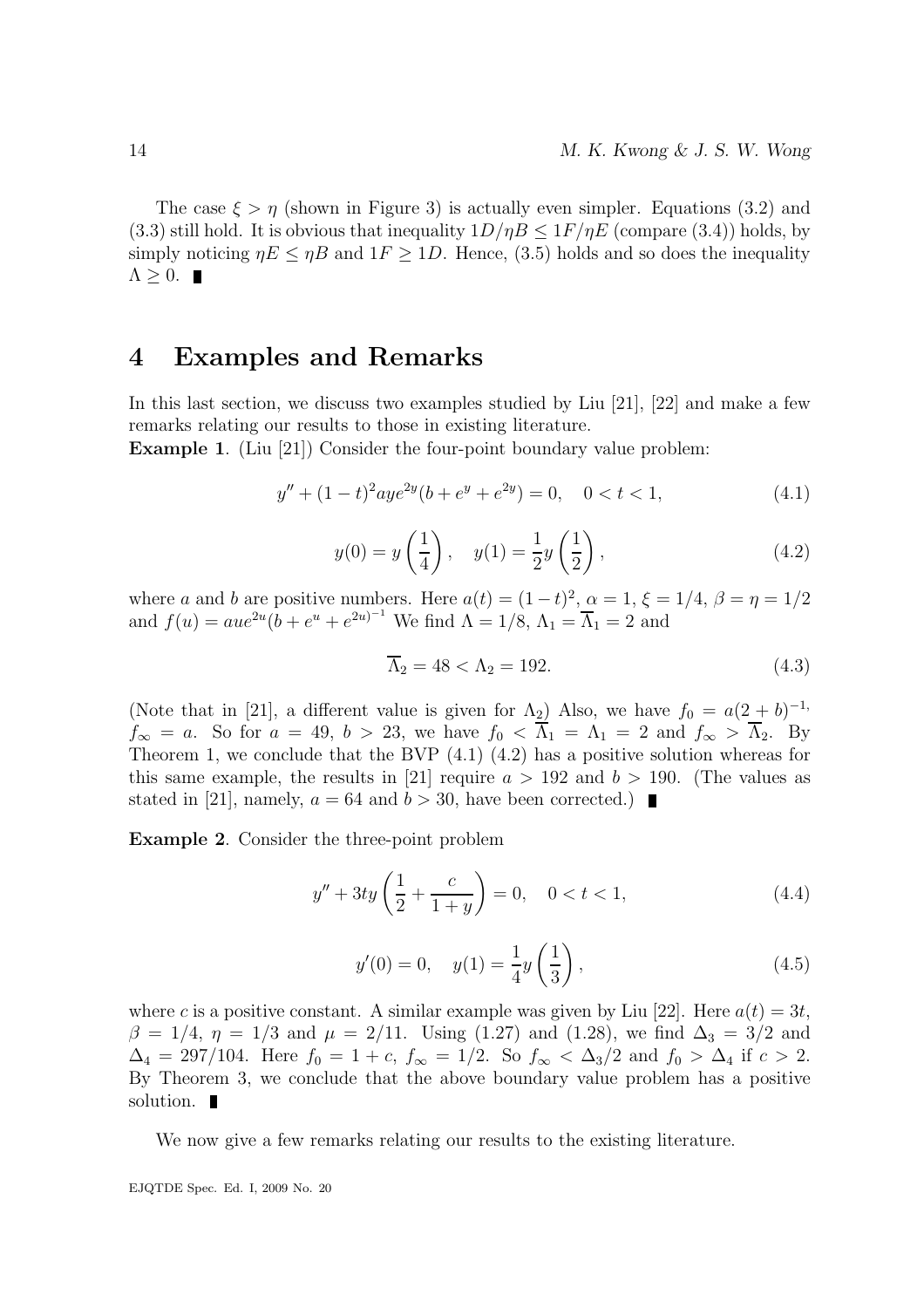- 1. As we have mentioned earlier, Liu [22] showed that assumption  $(H_1)$  is necessary for the existence of positive solution to the BVP  $(1.1)$   $(1.2)$ . In this paper, we have also shown that  $(H_2)$  is necessary. The requirement that  $\Lambda \neq 0$  corresponds to the non-resonance of BVP (1.1) (1.2) and is equivalent to the solvability of the linear functions  $l_1(t)$  and  $l_2(t)$  as given by (2.6) and (2.7). When  $y(t) = Ay(t)$  is positive as given in (2.13), it is necessary that  $\Lambda^{-1}l_1(t)$  and  $\Lambda^{-1}l_2(t)$  are positive. Since assumption  $(H_1)$  implies that  $l_1(t)$ ,  $l_2(t)$  are positive in [0, 1], so  $\Lambda > 0$ .
- 2. Theorems 2 and 3 deal with three-point BVP with Dirichlet and Neumann boundary conditions at the left endpoint. They extend results of Ma [26] and Liu [21] when  $b = 0$ . In the proof of Theorems 1 and 2, we have used the lower estimate given by (1.15) which is valid only if  $y \in C[0,1]$ ,  $y''(t) \le 0$  and  $y(1) = \beta y(\eta)$  so that Lemma 1 is applicable. In fact the positivity of operators  $A$  and  $B$  given by (2.5) and (2.26) implies that  $A, B : P \to P$ . Hence, strictly speaking, the application of the Guo-Krasnoselskii fixed point theorem is not to P but to the subcone  $P_1$  defined by

$$
P_1 = \{ y \in P : y''(t) \le 0, y(1) = \beta y(\eta) \}.
$$
\n(4.6)

This fact was also tacitly assumed in the proofs by Liu [20], [21], [22], whereas in [26], Ma applied the fixed point theorem to the cone  $Q = \{y \in P : \min_{0 \le t \le 1} y(t)\}$  $\geq \gamma ||y||$ .

- 3. Theorem 1 can also be formulated to allow nonhomogeneous boundary conditions at the right endpoint  $t = 1$  for the four-point BVP's similar to Theorems 2 and 3 in the three-point case. We leave the details to the readers.
- 4. We call the readers' attention to that the study of three-point BVP's has been extended to that of multi-point BVP's with Dirichlet and Neumann boundary conditions at the left endpoint, i.e.  $y(0) = 0$  and  $y'(0) = 0$ , respectively. See, for example, Ma [25], [30], Graef and Kong [4], and Ge [3].
- 5. In our earlier paper [19] (see also [18]), we have used the "shooting method" to treat multi-point BVP's and obtain sharp conditions in the three-point case with  $\Delta_1 = \Delta_2 = \lambda$ , where  $\lambda$  is the smallest eigenvalue of the linear problem, i.e. when  $f(y) = y$ . The simple classical shooting method is not adequate to yield a similar result for the four-point case and we hope to return to the question at a later date.
- 6. Our method can also be adopted to simplify the proofs of known results on existence of multiple solutions, such as those in the papers of He and Ge [13], Henderson [14], Henderson and Thompson [15], and Raffoul [33].
- 7. We have not discussed the case when the nonlinear term in equation (1.1) contains the first order derivative, i.e. considering  $f(y(t), y'(t))$  instead of  $f(y(t))$ . When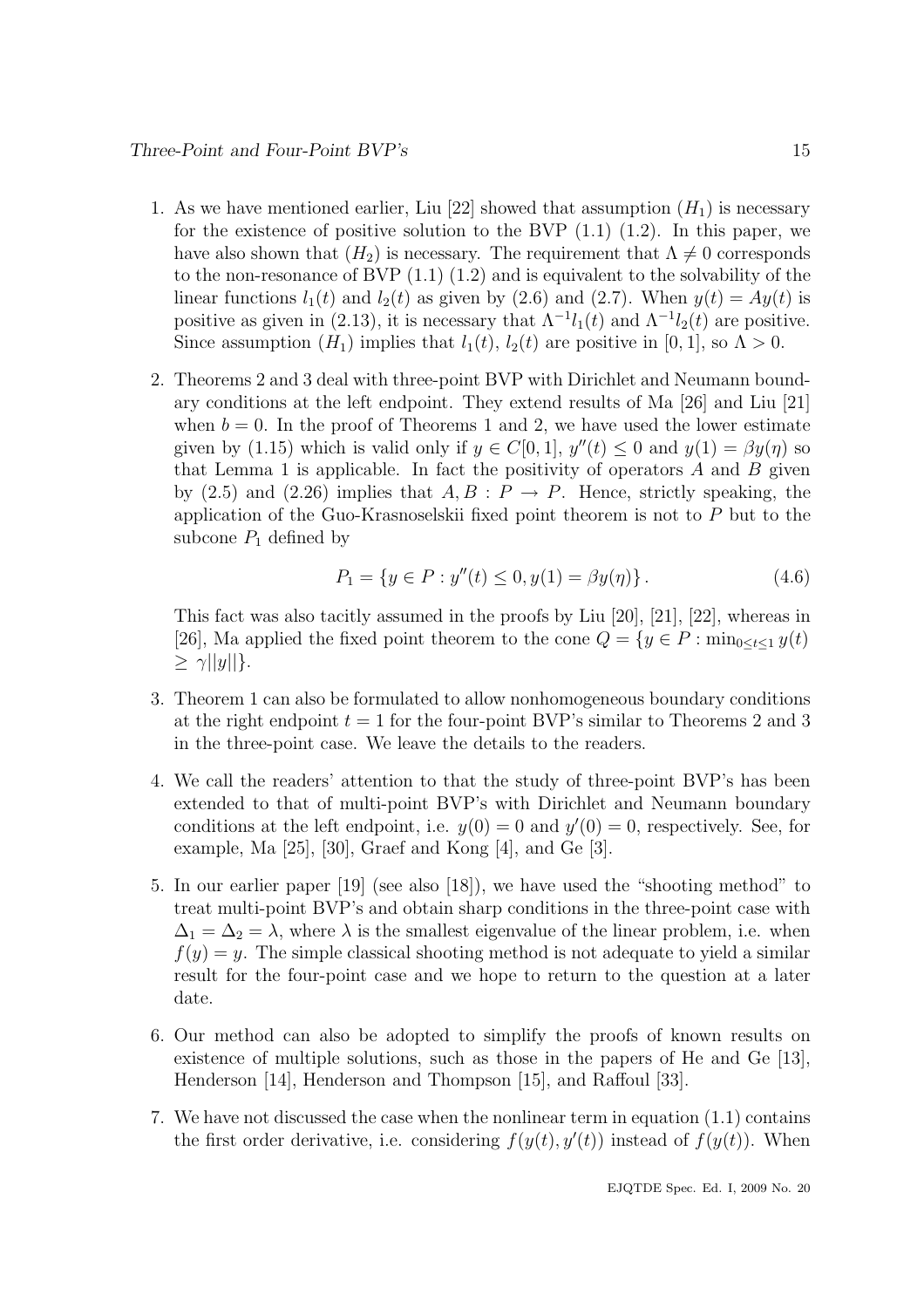the dependence on  $y'(t)$  is bounded above and below, similar conclusions can be formulated (see our earlier work [19]). If the dependence is of the Nagumo type, other methods are required (see e.g. Guo and Ge [7] and Ge [3]).

8. Our results and others related to ours are concerned with the so-called nonresonance cases, namely, when the boundary conditions  $(1.2)$  and  $(1.20)$  satisfy  $\Lambda \neq 0$  and  $\Delta \neq 0$ , respectively. For existence results on the resonance case, i.e.  $\Lambda = \Delta = 0$ , see, for example, Feng and Webb [2], Ma [29], Liu and Yu [24], [23] and Bai, Li and Ge [1].

## References

- [1] Z. Bai, W. Li and W. Ge, Upper and lower solution method for a four-point boundary value problem at resonance, Nonlinear Anal. 60 (2005), 1151-1162.
- [2] W. Feng and J. R. L. Webb, Solvability of a three-point nonlinear boundary value problems at resonance, Nonlinear Anal. 30 (6) (1997), 3227-3238.
- [3] W. Ge, Boundary Value Problems in Nonlinear Ordinary Differential Equations, Science Publishers, Beijing, 2007 [In Chinese].
- [4] J. Graef and L. Kong, Solutions of second order multi-point boundary value problems, Math. Proc. Camb. Phil. Soc. 145 (2008), 489-510.
- [5] D. Guo, Nonlinear Functional Analysis, Shandong Science Publishers, Shandong, 1985.
- [6] D. Guo and V. Lakshmikantham, Nonlinear Problems in Abstract Cones, Academic Press, San Diego, 1988.
- [7] Y. Guo and W. Ge, Positive solutions for three-point boundary value problems with dependence on first order derivative, J. Math Anal. Appl. 290 (2004), 291-301.
- [8] C. P. Gupta, Solvability of a three-point nonlinear boundary value problem for a second order ordinary differential equation, J. Math. Anal. Appl. 168 (1992), 540-551.
- [9] C. P. Gupta, A note on a second order three-point boundary value problem, J. Math. Anal. Appl. 186 (1994), 277-281.
- [10] C. P. Gupta, A sharper condition for solvability of a three-point nonlinear boundary value problem, J. Math. Anal. Appl. 205 (1997), 586-597.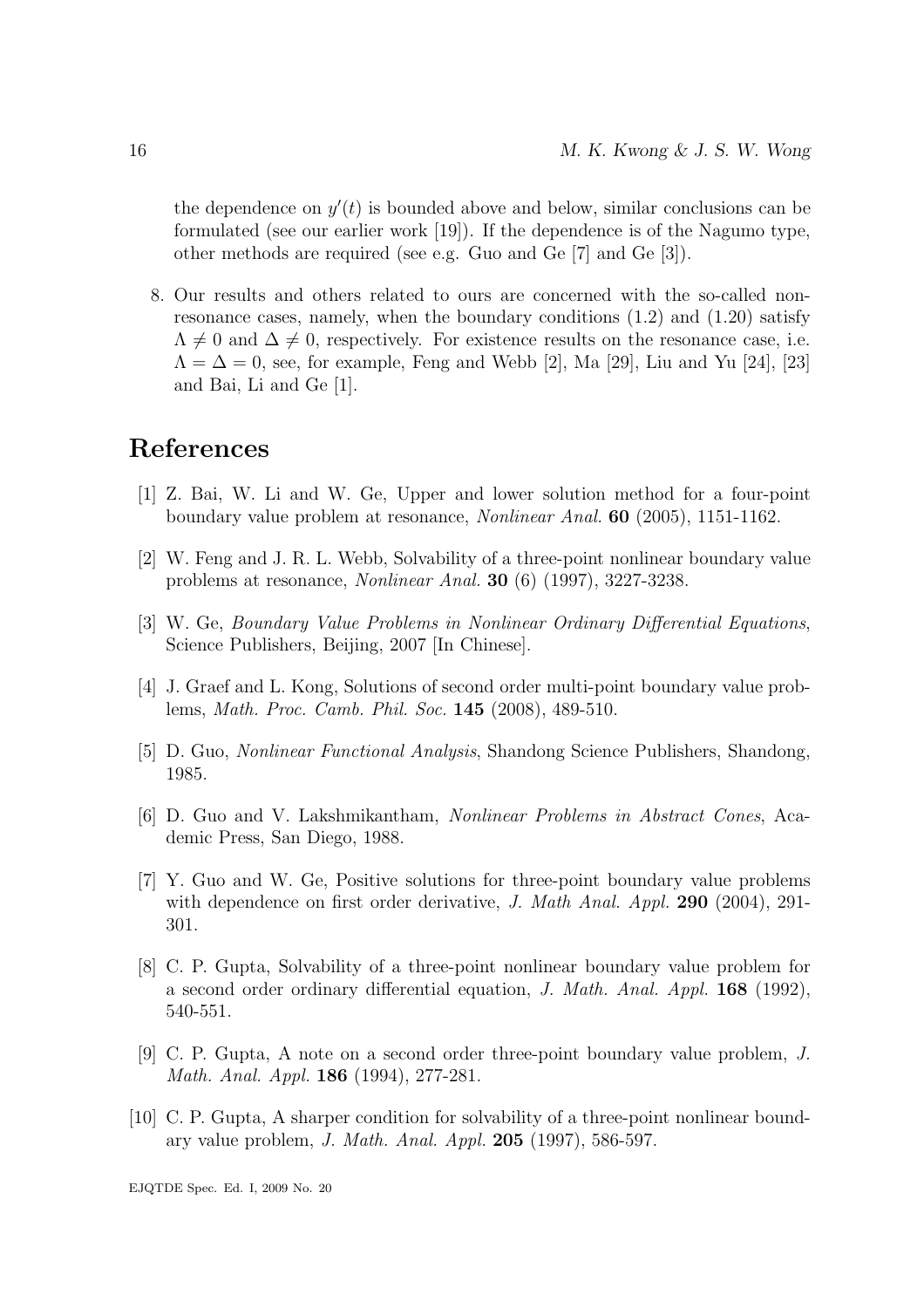- [11] C. P. Gupta and B. Trofimchuk, Existence of a solution to a three-point boundary value problem and the spectral radius of a related linear operator, Nonlinear Anal. 34 (1998), 498-507.
- [12] D. D. Hai, Positive solutions for semilinear elliptic equations in annular regions, Nonlinear Anal. 37 (1999), 1051-1058.
- [13] X. He and W. Ge, Triple solutions for second order three-point boundary value problems, J. Math. Anal. Appl. 268 (2002), 256-265.
- [14] J. Henderson, Double solutions of three point boundary value problems for second order differential equations, Electronic J. Differential Equations 4 (2004), 1-7.
- [15] J. Henderson and H. B. Thompson, Multiple symmetric positive solutions for a second order boundary value problem, *Proc. Amer. Math. Soc.* **128** (2000), 2373-2379.
- [16] M. A. Krasnoselskii, Positive Solutions of Operator Equations, Noordhoff, Groningen, 1964.
- [17] M. K. Kwong, On Krasnosel'skii's cone fixed point theorem, Fixed Point Theory and Applications, (2008), Article ID 164537, 18 pages.
- [18] M. K. Kwong, The shooting method and multiple solutions of two/multi-point BVP's of second order ODE, *Electron. J. Qual. Theory Differ. Equ.* 6 (2004), 1-14.
- [19] M. K. Kwong and J. S. W. Wong, The shooting method and nonhomogeneous multi-point BVP's of second order ODE, *Boundary Value Problems*, (2007), Art.ID64012, 16 pages.
- [20] B. Liu, Positive solutions of a nonlinear three-point boundary value problem, Comput. Math. Appl. 44 (2002), 201-211.
- [21] B. Liu, Positive solutions of a nonlinear three-point boundary value problem, Appl. Math. Comput. 132 (2002), 11-28.
- [22] B. Liu, Positive solutions of a nonlinear four-point boundary value problem, Appl. Math. Comput. 155 (2004), 179-203.
- [23] B. Liu and J. S. Yu, Solvability of multi-point boundary value problem at resonance I, Indian J. Pure Appl. Math. 33 (2002), 475–494. .
- [24] B. Liu and J. S. Yu, Solvability of multi-point boundary value problem at resonance III, *Appl. Math. Comput.* **129** (2004), 119-143.